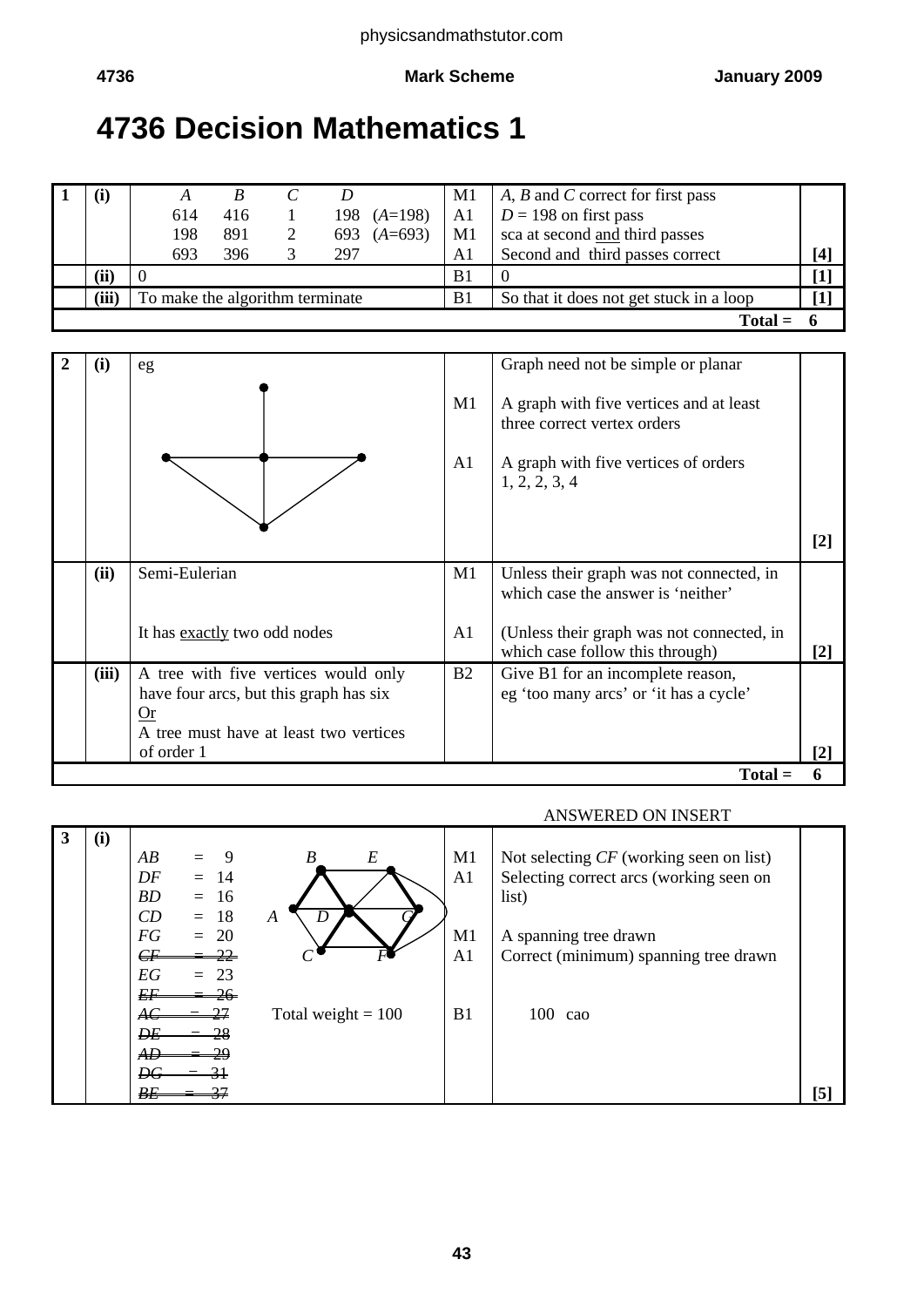# physicsandmathstutor.com

# **4736 Mark Scheme January 2009**

| (ii)  | Delete EG from spanning tree                                                                                                                                                                                                                              |                      | Follow through from part (i) if possible                                                                                                                                                                                                                                                 |                   |
|-------|-----------------------------------------------------------------------------------------------------------------------------------------------------------------------------------------------------------------------------------------------------------|----------------------|------------------------------------------------------------------------------------------------------------------------------------------------------------------------------------------------------------------------------------------------------------------------------------------|-------------------|
|       | $100 - 23 = 77$                                                                                                                                                                                                                                           | B1                   | Weight of MST on reduced network                                                                                                                                                                                                                                                         |                   |
|       | Two shortest arcs from $E$ are $EG$ and $EF$                                                                                                                                                                                                              |                      |                                                                                                                                                                                                                                                                                          |                   |
|       | $77 + 23 + 26 = 126$                                                                                                                                                                                                                                      | M1                   | Adding two shortest arcs to MST                                                                                                                                                                                                                                                          |                   |
|       | Lower bound $= 126$                                                                                                                                                                                                                                       | A1                   | 126 cao                                                                                                                                                                                                                                                                                  | $[3]$             |
| (iii) | $A - B - D - F - G - E$ - stall                                                                                                                                                                                                                           | M1                   | $A-B-D-F-G-E$                                                                                                                                                                                                                                                                            |                   |
|       | Misses out vertex $C$                                                                                                                                                                                                                                     | A1                   | Cannot continue because $B$ , $D$ and $F$ have<br>already been visited                                                                                                                                                                                                                   | $\lceil 2 \rceil$ |
| (iv)  | $B - A - C - D - F - G - E - B$                                                                                                                                                                                                                           | M1                   | Tour starts $B - A - C - D - F -$                                                                                                                                                                                                                                                        |                   |
|       |                                                                                                                                                                                                                                                           | A1                   | Correct tour, starting and ending at $B$                                                                                                                                                                                                                                                 |                   |
|       | Upper bound $= 148$                                                                                                                                                                                                                                       | B1                   | 148 cao                                                                                                                                                                                                                                                                                  | $[3]$             |
| (v)   | $\boldsymbol{B}$<br>$E\,$<br>$\overline{2}$<br>9<br>$6\phantom{1}$<br>46<br>$\overline{9}$<br>46<br>D<br>G<br>A<br>56<br>25<br>3<br>$\overline{7}$<br>$\overline{0}$<br>56<br>$29\,25$<br>$\boldsymbol{F}$<br>39<br>27<br>5<br>4<br>$\overline{27}$<br>39 | M1<br>A1<br>B1<br>B1 | (Accept correct working starting from $G$ ,<br>if seen)<br>At least three sets of temporary labels<br>correct, with no extras<br>Temporary labels all correct, with no<br>extras<br>Permanent labels correct<br>Order of labelling (correct or follow<br>through their permanent labels) | $[4]$             |
|       | Weight = $56$                                                                                                                                                                                                                                             | B1                   | 56 cao                                                                                                                                                                                                                                                                                   |                   |
|       | Route = $A - B - D - G$                                                                                                                                                                                                                                   | B1                   | $A - B - D - G$ cao                                                                                                                                                                                                                                                                      | $[2]$             |
| (vi)  | $A, B, C$ and $G$ are odd                                                                                                                                                                                                                                 | B1                   | Identifying or using $A, B, C, G$ (seen)                                                                                                                                                                                                                                                 |                   |
|       | $AB = 9$ $AC = 27$ $AG = 56$                                                                                                                                                                                                                              | M1                   | At least one correct pairing seen or total                                                                                                                                                                                                                                               |                   |
|       | $CG = \frac{42}{ }$ $BG = \frac{47}{ }$ $BC = \frac{34}{ }$                                                                                                                                                                                               |                      | seen (not just six weights)                                                                                                                                                                                                                                                              |                   |
|       | 74<br>90<br>51                                                                                                                                                                                                                                            | A1                   | All three totals correct, or explanation of                                                                                                                                                                                                                                              |                   |
|       | Repeat AB and CG $(C - F - G) = 51$                                                                                                                                                                                                                       |                      | how it is known that other pairings are too                                                                                                                                                                                                                                              |                   |
|       |                                                                                                                                                                                                                                                           |                      | long                                                                                                                                                                                                                                                                                     |                   |
|       | Weight = $300 + 51 = 351$                                                                                                                                                                                                                                 | B1                   | 351 cao                                                                                                                                                                                                                                                                                  | $\lceil 4 \rceil$ |
|       |                                                                                                                                                                                                                                                           |                      | $Total =$                                                                                                                                                                                                                                                                                | 23                |

### ANSWERED ON INSERT

|       | 8                                             | B <sub>1</sub> | cao                                           | $\lceil 1 \rceil$ |
|-------|-----------------------------------------------|----------------|-----------------------------------------------|-------------------|
| (ii)  | 1 comparison and 1 swap                       | B1             | 1 and 1                                       | $[1]$             |
| (iii) | 76 65 21 13 88 62 67 28 34                    | B1             | Correct list (complete)                       |                   |
|       |                                               |                |                                               |                   |
|       | 2 comparisons and 1 swap                      | B1             | 2 and 1                                       | $[2]$             |
| (iv)  | C S                                           |                | Underlined values correct in $3rd$ and $4th$  |                   |
|       | 76 65 21 13 88 62 67 28 34<br>$1\,0$          | M1             | passes, values not underlined may be left     |                   |
|       | 88 76 65 21 13 62 67 28 34<br>$4\overline{4}$ |                | blank                                         |                   |
|       |                                               | M1             | Similarly for $5th$ and $6th$ passes, follow  |                   |
|       | 88 76 65 62 21 13 67 28 34<br>3 2             |                | through slips in previous passes              |                   |
|       | $5\,4$<br>88 76 67 65 62 21 13 28 34          | A <sub>1</sub> | Similarly for $7th$ and $8th$ passes, but cao | $\lceil 3 \rceil$ |
|       |                                               |                | (Dependent on both M marks)                   |                   |
|       | 88 76 67 65 62 28 21 13<br>3 2<br>-34         | M1             | Reasonable attempt at Comp and Swap           |                   |
|       | 4 3<br>88 76 67 65 62 34 28 21 13             | A <sub>1</sub> | 1 4 3 5 3 4 cao in figures                    |                   |
|       |                                               | A1             | $0.42423$ cao in figures                      | $\lceil 3 \rceil$ |

## **44**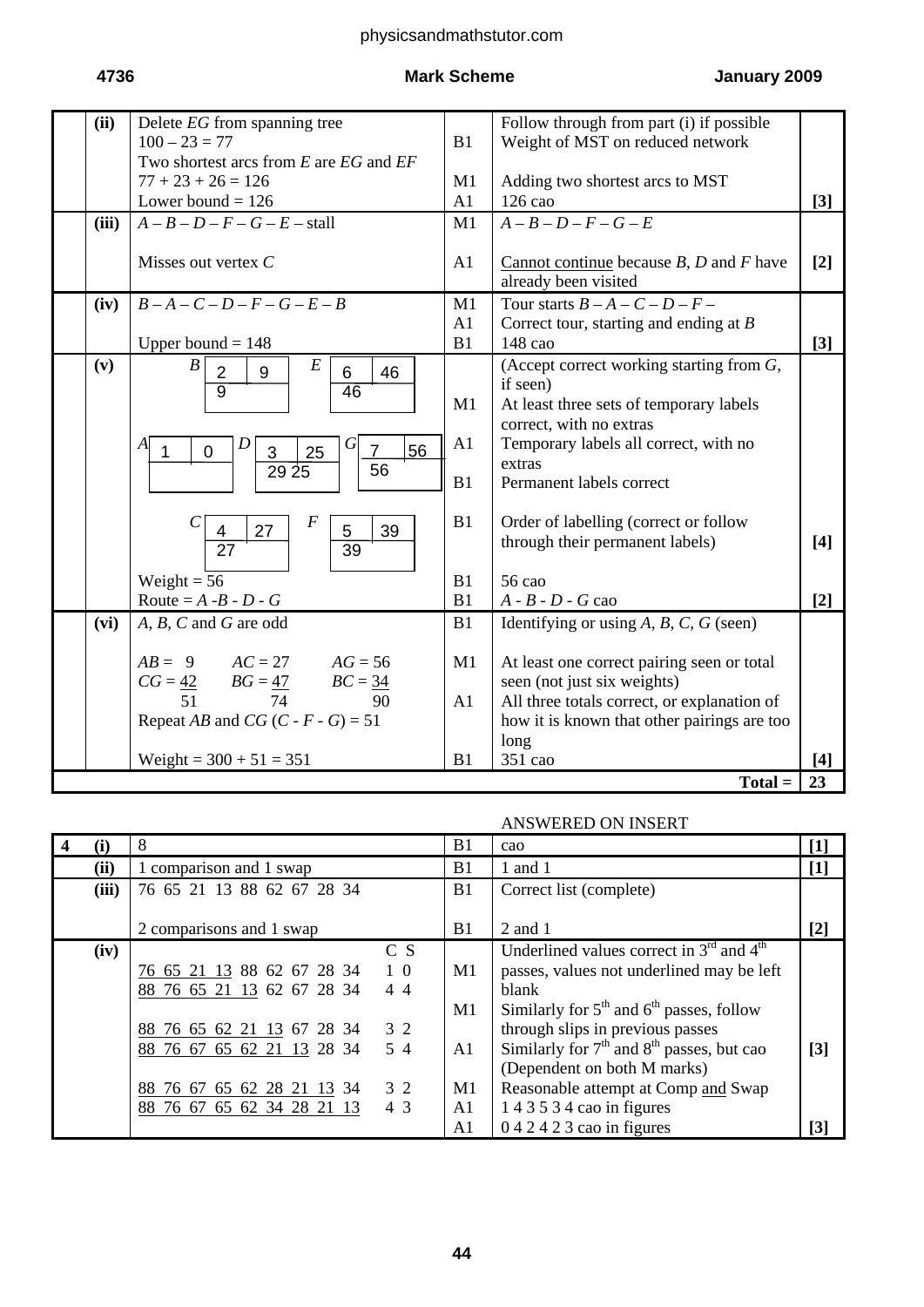# physicsandmathstutor.com

# **4736 Mark Scheme January 2009**

| $(\mathbf{v})$ | Shuttle sort uses 23 comparisons and 17   |                | Follow through their totals if possible |                   |
|----------------|-------------------------------------------|----------------|-----------------------------------------|-------------------|
|                | swaps                                     |                |                                         |                   |
|                | Shuttle sort is more efficient            | M1             | Choosing shuttle sort with a reason or  |                   |
|                | because                                   |                | with totals seen (here)                 |                   |
|                | although it uses the same number of swaps | A <sub>1</sub> | Correct reason stated (comparisons and  |                   |
|                | as bubble sort it uses fewer comparisons  |                | swaps both compared, in words)          | $\lceil 2 \rceil$ |
|                |                                           |                | Total                                   |                   |

| 5 | (i)   | Katie must spend at least 8 minutes preparing                                                                                              | M1             | Identifying why there is less than $60$                       |       |
|---|-------|--------------------------------------------------------------------------------------------------------------------------------------------|----------------|---------------------------------------------------------------|-------|
|   |       | the first batch of cookies so she has at most                                                                                              |                | minutes of baking time (or seeing 52)                         |       |
|   |       | 52 minutes of baking time.                                                                                                                 | A1             | Explaining why 4 is the greatest possible                     |       |
|   |       | $52 \div 12 = 4.3$ , hence at most 4 batches                                                                                               |                | number of batches                                             | $[2]$ |
|   | (ii)  | The last batch takes 12 minutes to bake,                                                                                                   |                | Explaining why total time for preparation                     |       |
|   |       | so Katie has (at most) 48 minutes of                                                                                                       | B1             | cannot exceed 48 minutes                                      |       |
|   |       | preparation time                                                                                                                           |                |                                                               |       |
|   |       |                                                                                                                                            |                |                                                               |       |
|   |       | $8x + 12y + 10z \le 48 \implies 4x + 6y + 5z \le 24$                                                                                       | B1             | $8x + 12y + 10z \le 48$ seen or explicitly<br>referred to     |       |
|   | (iii) | as given<br>Must be integer valued                                                                                                         | B1             |                                                               | $[2]$ |
|   |       |                                                                                                                                            |                | Integers                                                      | $[1]$ |
|   | (iv)  | $P = 5x + 4y + 3z$                                                                                                                         | B1             | $5x + 4y + 3z$ or any positive multiple of<br>this            |       |
|   |       | Assumes that she sells all the cookies                                                                                                     | B1             | Assumes she sells them all                                    |       |
|   |       | (batches) that she makes                                                                                                                   |                |                                                               | $[2]$ |
|   | (v)   | P<br>$\mathbf X$<br>y<br>t<br>$\mathbf{Z}$<br>S                                                                                            |                |                                                               |       |
|   |       | $\theta$                                                                                                                                   | M1             | Correct use of slack variable columns                         |       |
|   |       | $\begin{array}{ccccccccc}\nI & -5 & -4 & -3 & 0 & 0 \\ 0 & 1 & I & I & 1 & 0\n\end{array}$<br>$\overline{4}$                               | A1             | Objective row correct (cao)                                   |       |
|   |       | $\overline{5}$<br>$\overline{4}$<br>6<br>$\theta$<br>$\mathcal{I}$<br>24<br>$\theta$                                                       | A1             | Constraint rows correct (cao)                                 | $[3]$ |
|   |       |                                                                                                                                            |                |                                                               |       |
|   |       | $4 \div 1 = 4$ , $24 \div 4 = 6$ , $4 < 6$                                                                                                 |                | Working need not be seen                                      |       |
|   |       | Pivot on the 1 in the $x$ column                                                                                                           | B1             | Correct pivot choice (row 2) (cao)                            |       |
|   |       |                                                                                                                                            |                |                                                               |       |
|   |       | t<br>$\theta$                                                                                                                              |                | Follow through their tableau and pivot<br>choice, if possible |       |
|   |       | 20<br>$\theta$<br>$\overline{4}$                                                                                                           | M1             | sca pivoting $(x, t \text{ coils}, P \text{ not decreased})$  |       |
|   |       | P x y z s<br>1 0 1 2 5<br>0 1 1 1 1<br>0 0 2 1 -4<br>$\overline{2}$<br>$\theta$<br>$\mathcal{I}$<br>$-4$<br>$\mathcal{I}$<br>8<br>$\theta$ | A1             | Correct tableau (final column contains no                     |       |
|   |       |                                                                                                                                            |                | negative values)                                              |       |
|   |       | Row $1 = R1 + 5 \times R2$                                                                                                                 |                |                                                               |       |
|   |       | Row $2 = R2 \div 1$                                                                                                                        | B1             | Showing valid method,                                         |       |
|   |       | Row $3 = R3 - 4 \times R2$                                                                                                                 |                | may imply row 2                                               |       |
|   |       |                                                                                                                                            |                |                                                               |       |
|   |       |                                                                                                                                            |                | Follow through their tableau, if reasonable                   | $[4]$ |
|   |       | $x = 4$ , $y = 0$ , $z = 0$ , $P = 20$                                                                                                     |                | (non-negative variables)                                      |       |
|   |       |                                                                                                                                            | M1             | Reading off values from tableau                               |       |
|   |       | Katie should make 4 batches of plain                                                                                                       |                | (may be implied from answer)                                  |       |
|   |       | cookies, and no chocolate chip or fruit                                                                                                    | A <sub>1</sub> | Interpretation: 4 batches of plain cookies                    |       |
|   |       | cookies, to give a profit of £20.                                                                                                          |                | (may imply none of others)                                    |       |
|   |       |                                                                                                                                            | A <sub>1</sub> | Interpretation: £20                                           |       |
|   |       |                                                                                                                                            |                |                                                               | $[3]$ |
|   |       |                                                                                                                                            |                |                                                               |       |
|   |       |                                                                                                                                            |                |                                                               |       |